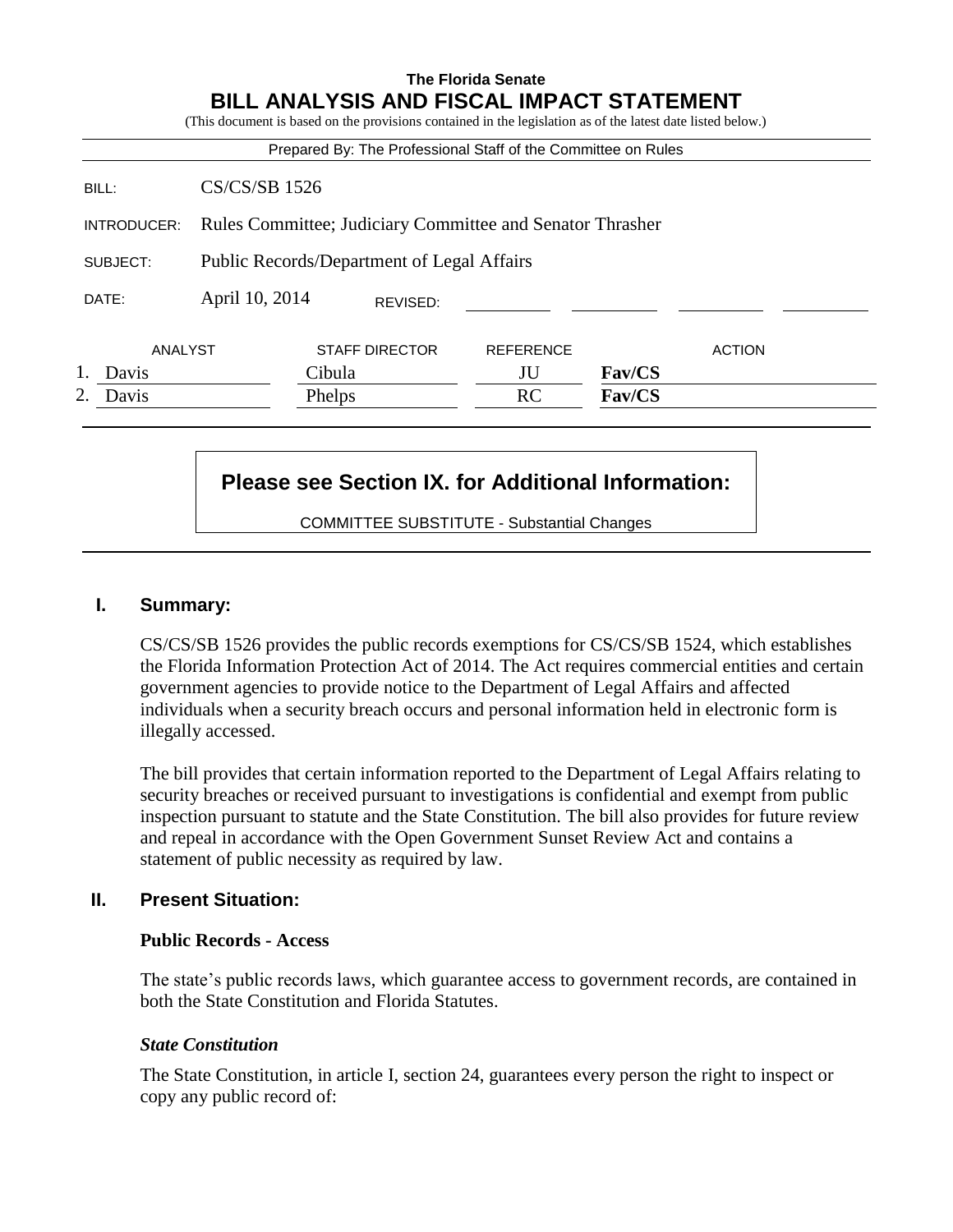- The legislative, executive, and judicial branches;
- Each agency or department of those branches;
- Counties, municipalities, and districts; and
- Each constitutional officer, board, and commission, or entity created pursuant to law or the Constitution. $<sup>1</sup>$ </sup>

The Legislature is authorized, however, to exempt records by general law from that provision if the law:

- States with specificity the public necessity that justifies the exemption; and
- Is no broader than necessary to accomplish the stated purpose of the law.

The legislation proposing the exemption requires a two-thirds vote of each chamber for passage.<sup>2</sup>

# *State Statute*

Section 119.07(1), F.S., requires every person who has custody of a public record to permit the record to be inspected and copied by any person desiring to do so at any reasonable time, under reasonable conditions, and under supervision by the custodian of public records.<sup>3</sup>

# **Public Records - Requirements**

An exemption from the disclosure requirements must serve an identifiable public purpose and be no broader than necessary to meet the public purpose it serves.<sup>4</sup> An identifiable public purpose is served if the exemption:

- Allows the state or its political subdivisions to effectively and efficiently administer a governmental program that would be significantly impaired without the exemption;
- Protects sensitive personal information that would be defamatory or cause unwarranted damage to a person's reputation or would jeopardize the person's safety if released; however, only information that would identify the individuals may be exempted; or
- Protects information of a confidential nature such as trade secrets.

# **Florida Information Protection Act of 2014 – CS/CS/SB 1524**

 $CS/CS/SB$  1524 creates the Florida Information Protection Act.<sup>5</sup> The bill<sup>6</sup> requires that certain commercial and governmental entities provide notice to the Department of Legal Affairs and affected individuals when a breach of security occurs involving the access of personal information of 500 or more individuals.

A breach of security is defined as an unauthorized access of data in electronic form containing personal information. Personal information includes a person's name in combination with: a

 $\overline{a}$  $<sup>1</sup>$  FLA. CONST. art. I, s. 24(a).</sup>

 $2$  FLA. CONST. art. I, s. 24(c).

 $3$  Section 119.07(1)(a), F.S.

 $4$  Section 119.15(5)(b), F.S.

<sup>5</sup> Much of the information in CS/SB 1524 is currently contained in s. 817.5681, F.S., which is repealed in that bill.

<sup>6</sup> See the Bill Analysis and Fiscal Impact Statement of CS/CS/SB 1524 by the Rules Committee for more detailed information about the bill.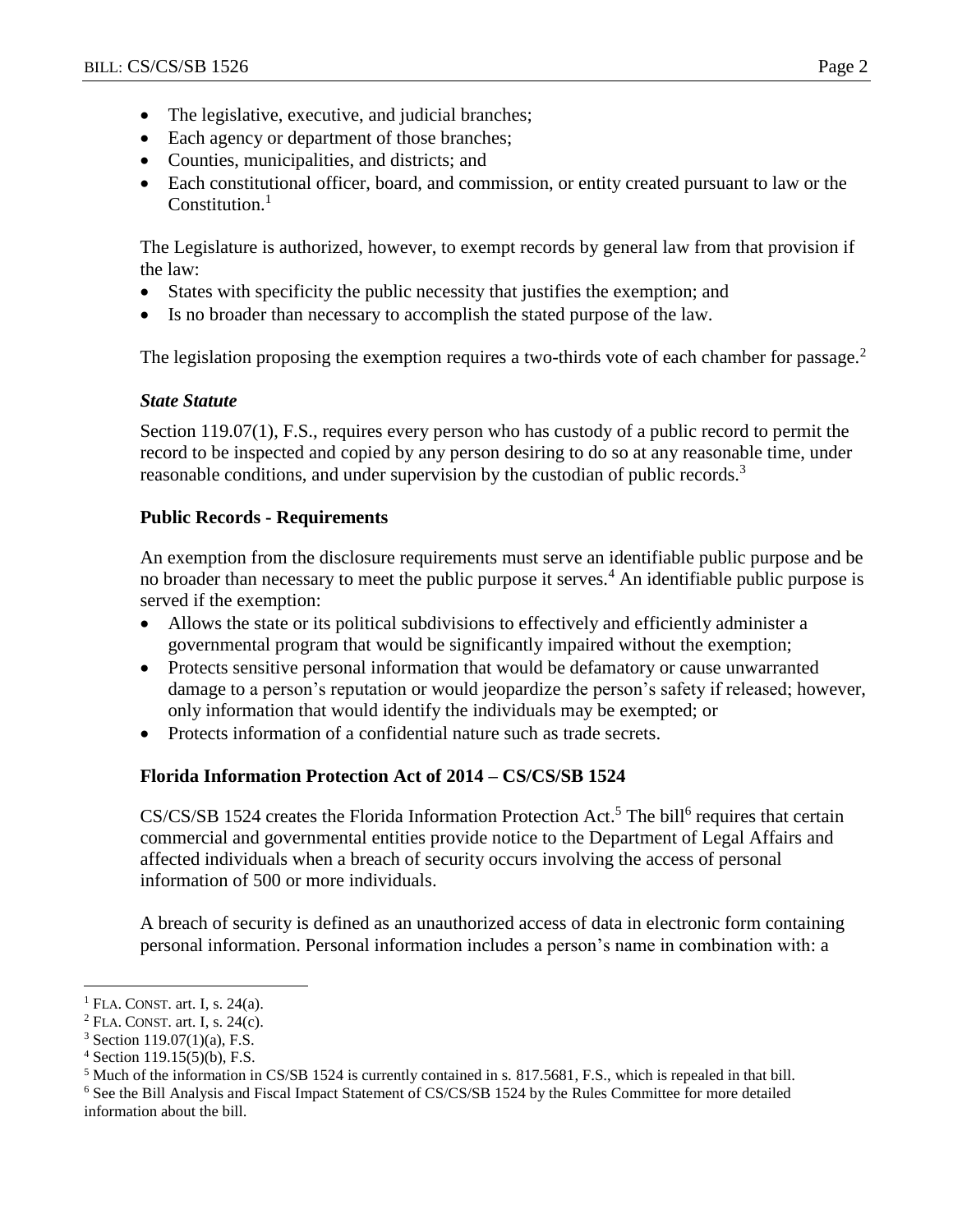social security number; a driver license or identification card number, passport number, military identification number or other similar number issued on a government document used to verify identity; a financial account number or credit or debit card number in combination with a required security or access code or password necessary to gain access to a person's financial account; certain medical information; or a person's health insurance policy number or subscriber identification number or similar identifier identification. Personal information also includes a username or e-mail address in combination with a password or security question and answer that permits access to an online account.

# **III. Effect of Proposed Changes:**

### **Confidential and Exempt Information**

Under the bill, all information received by the Department of Legal Affairs pursuant to notification of a security breach or received by the department pursuant to an investigation by the Department of Legal Affairs or a law enforcement agency is confidential and exempt from public records requirements until the investigation is completed or ceases to be active.

While an investigation is considered active, the Department of Legal Affairs may disclose confidential and exempt information:

- In furtherance of its official duties and responsibilities;
- For print, publication, or broadcast if the department determines that the release would assist in notifying the pubic or locating or identifying a person that the department believes to have been a victim of the breach or improper disposal of customer records, except that information made confidential and exempt may not be released if that information is covered by another public records exemption, is personal information or a computer forensic report, would reveal weaknesses in a covered entity's data security, or would disclose a covered entity's proprietary information; or
- To another governmental agency in the furtherance of its official duties and responsibilities.

After the completion of an investigation or once the investigation is no longer active, the following information shall remain confidential and exempt from public record requirements:

- All information to which another public records exemption applies;
- Personal information:
- A computer forensic report;
- Information what would reveal weaknesses in a covered entity's data security; and
- Information that would disclose a covered entity's proprietary information.

Proprietary information means information that:

- Is owned or controlled by the covered entity.
- Is intended to be private and is treated by the covered entity as private because disclosure would harm the entity or its business operations.
- Has not been disclosed except as required by law or a private agreement that the information will not be released to the public.
- Is not publicly available or otherwise readily ascertainable through proper means from another source in the same configuration as received by the department.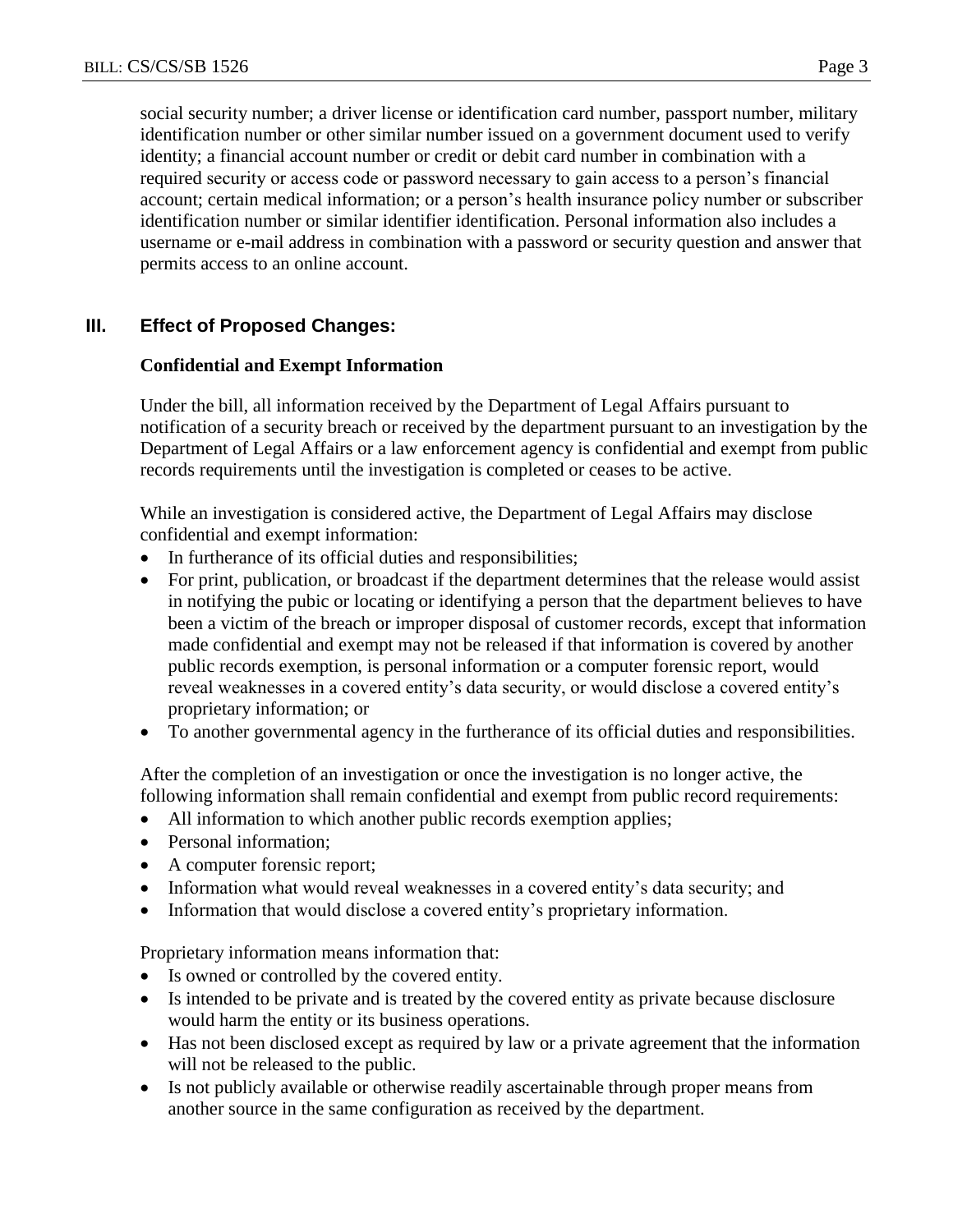• Includes trade secrets or competitive interests, which, if disclosed would impair the competitive business of the covered entity that is the subject of the information.

### **Open Government Sunset Review Act**

The bill provides for repeal of the public records exemption on October 2, 2019, unless it is reviewed and saved from repeal through reenactment by the Legislature.

#### **Statement of Public Necessity**

The bill provides a statement of public necessity as required in the State Constitution. The statement provides reasons why information received by the department pursuant to a notification of a security breach or received by the department pursuant to an investigation by the department or a law enforcement agency should be made confidential and exempt. The general reasons are that:

- Premature release of the confidential and exempt information could jeopardize an investigation;
- Release of the confidential information that is also protected from release by a separate, existing public record exemption would render void the additional exemption;
- Publication of sensitive personal data information could result in identity theft, financial harm, or disclosure of personal health matters;
- Disclosure of a computer forensic report could reveal weaknesses in an entity's data security and make it vulnerable to future data breaches; and
- Release of proprietary information or trade secrets could result in financial loss to the business and provide competitors with an unfair advantage.

# **Contingent Effective Date**

The bill contains a contingent effective date. It takes effect on the same date that CS/SB 1524, or similar legislation takes effect, if that legislation is adopted in the same legislative session or an extension thereof and becomes law.

# **IV. Constitutional Issues:**

A. Municipality/County Mandates Restrictions:

None.

B. Public Records/Open Meetings Issues:

The bill creates a public records exemption that must be approved by a two-thirds vote of the membership of each house of the Legislature.

C. Trust Funds Restrictions:

None.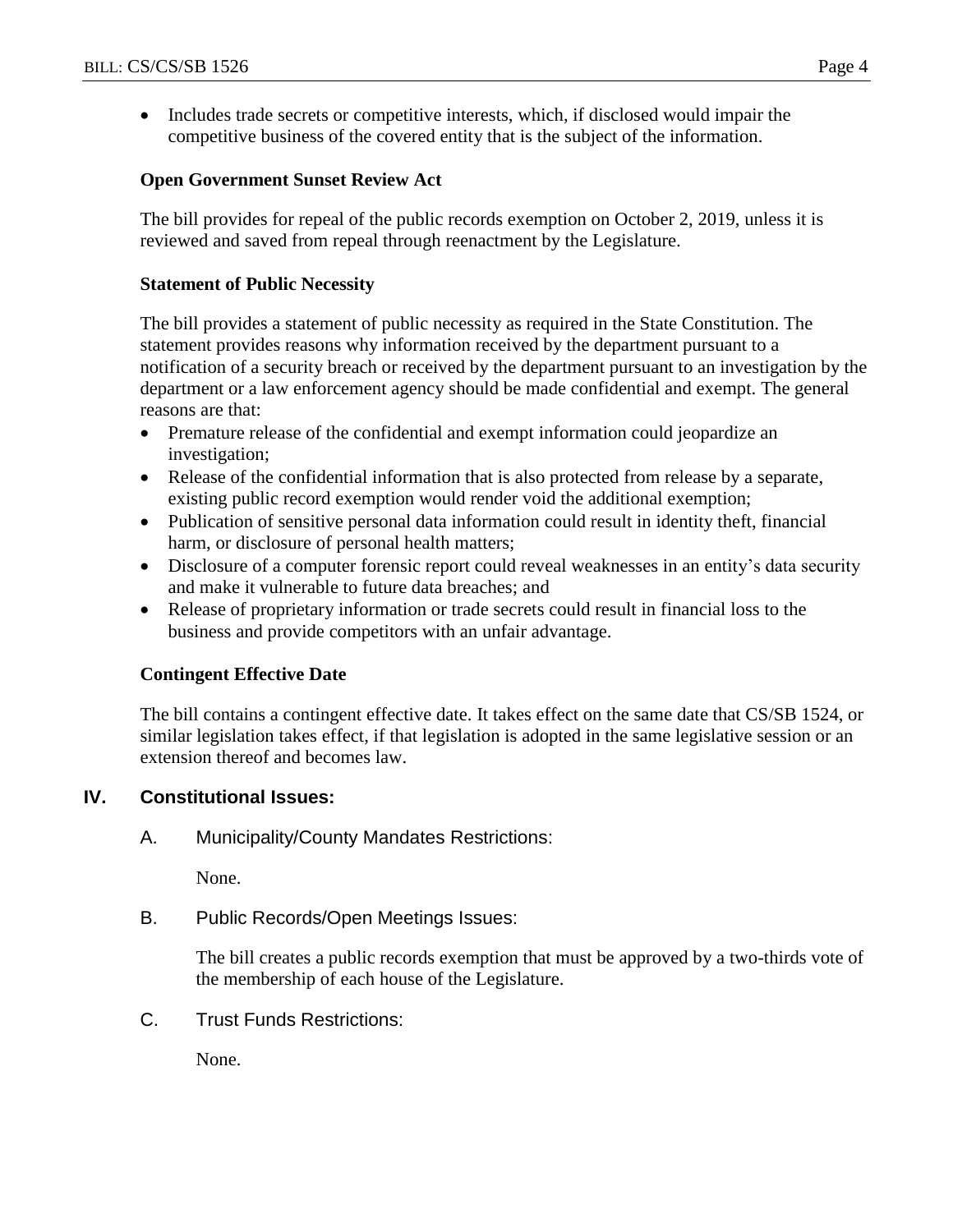# **V. Fiscal Impact Statement:**

A. Tax/Fee Issues:

None.

B. Private Sector Impact:

None.

C. Government Sector Impact:

None.

# **VI. Technical Deficiencies:**

None.

# **VII. Related Issues:**

None.

# **VIII. Statutes Affected:**

This bill creates section 501.171 of the Florida Statutes.

# **IX. Additional Information:**

A. Committee Substitute – Statement of Substantial Changes: (Summarizing differences between the Committee Substitute and the prior version of the bill.)

#### **CS/CS by Rules on April 9, 2014:**

The CS/CS provides that information that is permanently confidential and exempt may not be disclosed by the Department of Legal Affairs during an active investigation for purposes of notifying the public or locating or identifying someone believed to be a victim of a data breach or improper disposal of customer records. That confidential and exempt information includes:

- Information covered by another public records exemption;
- Personal information;
- A computer forensic report;
- Information that would reveal weaknesses in a covered entity's data security; and
- Information that would disclose a covered entity's proprietary information.

# **CS by Judiciary on April 1, 2014:**

The CS differs from the original bill by:

- Including a definition of proprietary information;
- Providing for future repeal of the public records exemption on October 2, 2019, if not reenacted by the Legislature; and